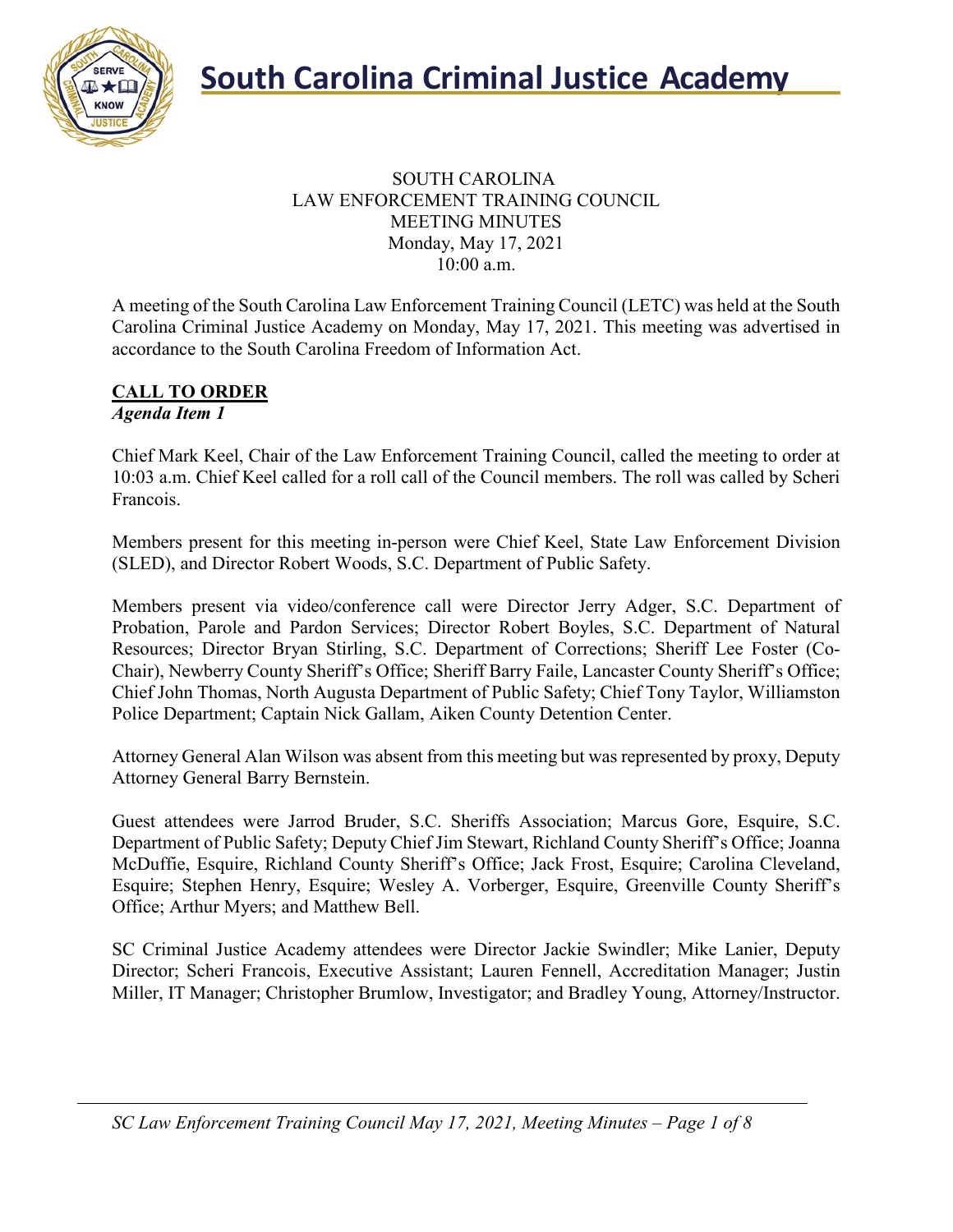

# **APPROVAL OF AGENDA**

*Agenda Item 2*

Upon a motion made by Director Woods and seconded by Captain Gallam, Council voted unanimously to adopt the agenda as presented.

# **APPROVAL FOR MEETING MINUTES**

### *Agenda Item 3*

A motion to approve the minutes of the April 29, 2021, meeting was made by Director Woods and seconded by Director Boyles. Council voted unanimously to accept the meeting minutes as recorded.

# **DIRECTOR'S REPORT**

*Agenda Item 4*

### A. **General Counsel Report**

Misconduct Cases

# **Arthur W. Myers, III:** *2019-CJA-12-14 (Charleston Police Department)* **-**

**Summary:** Allegations of willfully making false, misleading, incomplete, deceitful, or incorrect statement to a law enforcement officer, law enforcement agency, or a representative of the agency, except when required by departmental policy, or the laws of this State; willfully providing false, misleading, incomplete, deceitful, or incorrect information on a document record, report, or form, except when required by departmental policy, or by the laws of this State. **Request for Final Agency Decision.**

Hearing Officer recommended that Council:

- A. Issue its final agency decision, pursuant to S.C. Code Ann. Regs. 37-107 D. finding that the allegation of misconduct reported against Arthur Myers by the Charleston Police Department has been proven by substantial evidence; and
- B. Determine a fitting and appropriate sanction regarding Arthur Myers' continuing eligibility for certification as a law enforcement officer in the State of South Carolina, pursuant to the authority set for at S.C. Code Ann. Regs. 37-108 A.

Attorney Jack Frost was in attendance to represent Mr. Myers and to answer any questions from Council, if applicable.

Mr. Myers was in attendance to speak on his own behalf and to answer any questions from Council, if applicable.

*SC Law Enforcement Training Council May 17, 2021, Meeting Minutes – Page 2 of 8*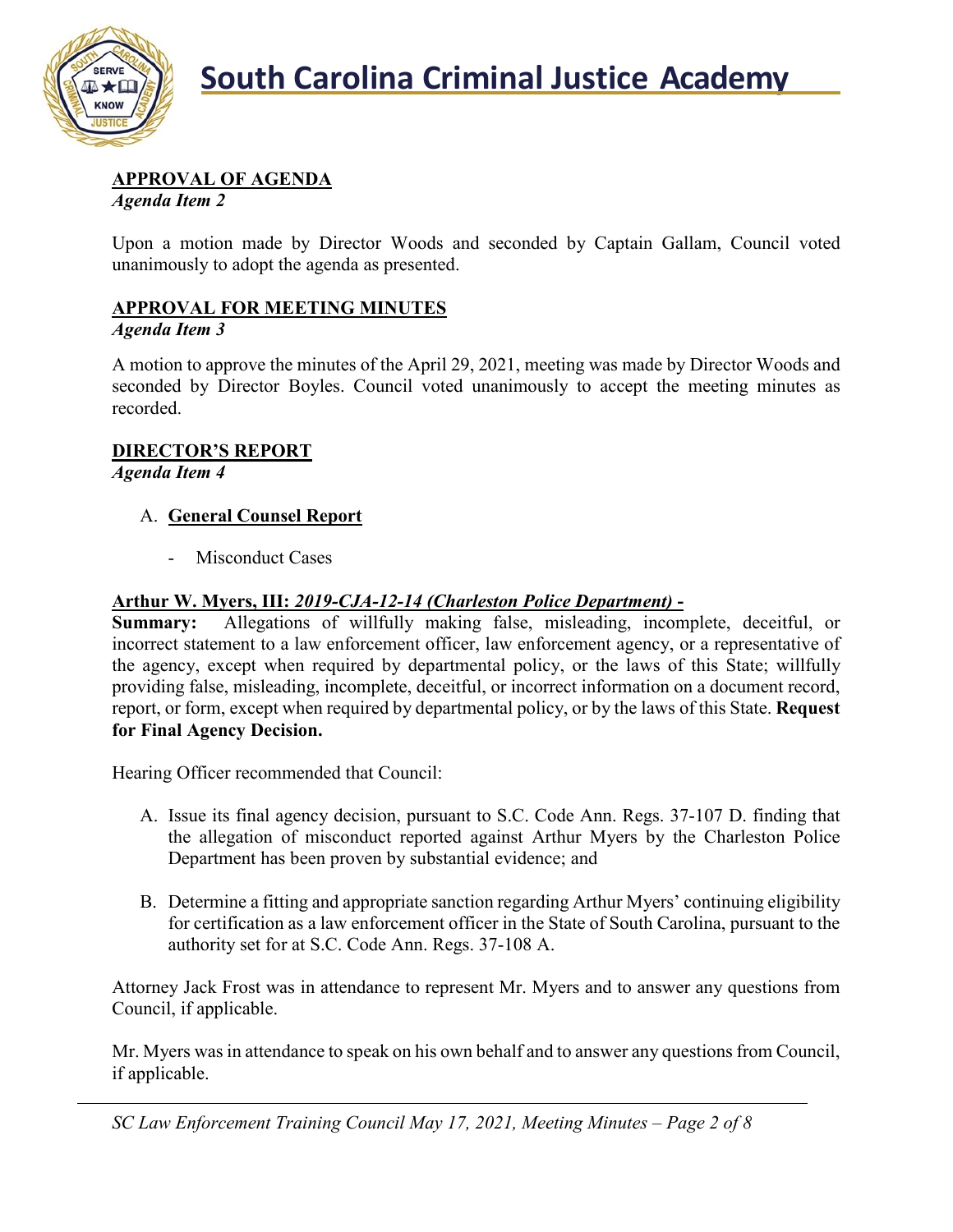

For the Charleston Police Department, Attorney Caroline Cleveland was in attendance at this meeting to represent the department and to answer any questions from Council, if applicable.

Council entered into a discussion regarding the misconduct allegations brought forth against Mr. Myers. After having questions answered by both attorneys. Director Woods made a motion to issue a Final Agency Decision that Mr. Myers did not commit misconduct. Sheriff Foster seconded the motion. With the exception of No votes by Director Boyles and Chief Taylor, Council voted unanimously to issue its Final Agency Decision stating that Mr. Myers did not commit misconduct; therefore his eligibility for law enforcement certification will continue. *Please note that Chief Keel recused himself from the voting process in this case.* 

### **Samuel Manley:** *2021-CJA-03-29 (Greenville County Sheriff's Office)***-**

**Summary:** Dishonesty/untruthfulness with respect to his/her employer. **Request for Final Agency Decision.**

Hearing Officer recommended that Council:

Order that the contested case file in this matter be closed; and

A. Order, pursuant to the requirements of S.C. Code Ann. § 23-23-150 (M), that the "Personnel Change in Status Report: Notification of Separation Due to Misconduct" filed by the Department in this matter be expunged, and that the certification file of the Officer be updated in the records of the Criminal Justice Academy to reflect no outstanding allegations of misconduct based on the allegations reported by the Department in this matter.

Director Boyles made a motion to accept the recommendation of the Hearing Officer. Director Woods seconded the motion. Council voted unanimously to adopt the recommendation of the Hearing Officer to close and expunge the misconduct allegations brought forth by the Greenville County Sheriff's Office against Mr. Manley.

### **James Rodgers:** *2020-CJA-06-14 (Florence County Central Dispatch) -*

**Summary:** Allegation of dangerous and/or unsafe practices involving firearms, weapons, and/or vehicle which indicated either willful or wanton disregard for the safety of persons. **Request for Final Agency Decision.**

Hearing Officer recommended that Council:

A) Issue its final agency decision, pursuant to S.C. Code Ann. Regs. 37-107 D. finding that the allegation of misconduct filed against James Rodgers by the Florence County Central Dispatch has not been proven by substantial evidence;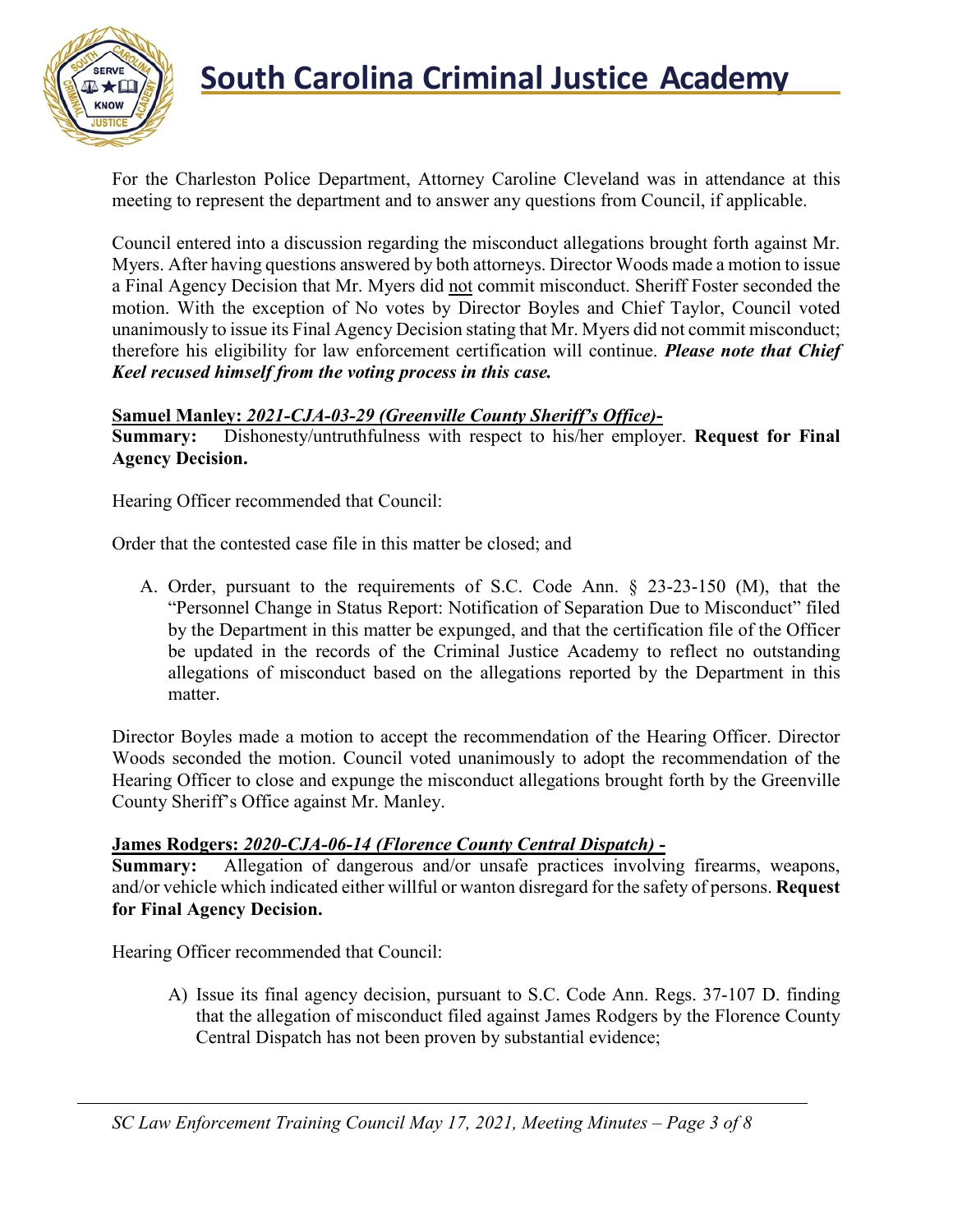

- B) Approve, pursuant to the authority of Council set forth at S.C. Code Ann. § 23-23-150 (G) (1), James Rodgers' eligibility for certification as a law enforcement officer in the State of South Carolina; and
- C) Expunge within thirty (30) days of the final agency decision in this matter, pursuant to the requirements of S.C. Code Ann. § 23-23-150 (M), all evidence related to the allegations of misconduct filed against James Rodgers by the Florence County Central Dispatch.

Director Woods made a motion to accept the recommendation of the Hearing Officer. Sheriff Faile seconded the motion. Council voted unanimously to adopt the recommendation of the Hearing Officer to grant eligibility for law enforcement certification to Mr. Rodgers and to expunge all evidence related to misconduct filed against James Rodgers by the Florence Central Dispatch.

### **Matthew Bell:** *2020-CJA-07-14 (North Charleston Police Department)***-**

**Summary:** Allegation of willfully making false, misleading, incomplete, deceitful, or incorrect statement to a law enforcement officer, law enforcement agency, or a representative of the agency except when required by departmental policy, or the laws of this State. **Request for Final Agency Decision.**

Hearing Officer recommended that Council:

A) Issue its final agency decision, pursuant to S.C. Code Ann. Regs. 37-107 D., finding that the allegation of misconduct reported against Matthew M. Bell by the City of North Charleston Police Department has been proven by substantial evidence; and B) Determine a fitting and appropriate sanction regarding Matthew M. Bell's continuing eligibility for certification as a law enforcement officer in the State of South Carolina, pursuant to the authority set forth at S.C. Code Ann. Regs. 37-108 A.

Mr. Bell was in attendance to speak on his own behalf and answer any questions from Council, if applicable.

After hearing from Mr. Bell, Director Boyles made a motion to permanently deny Mr. Bell's eligibility for law enforcement certification. Director Adger seconded the motion. Council voted unanimously to permanently deny Mr. Bell's eligibility for law enforcement certification.

### **Barbara Hunnicutt-Nelson:** *2019-CJA-12-11 (Greenville County Sheriff's Office)* **–**

**Summary:** Allegation of willfully making false, misleading, incomplete, deceitful, or incorrect statement to a law enforcement officer, law enforcement agency, or a representative of the agency except when required by departmental policy, or the laws of this State. **Request for Final Agency Decision.**

*SC Law Enforcement Training Council May 17, 2021, Meeting Minutes – Page 4 of 8*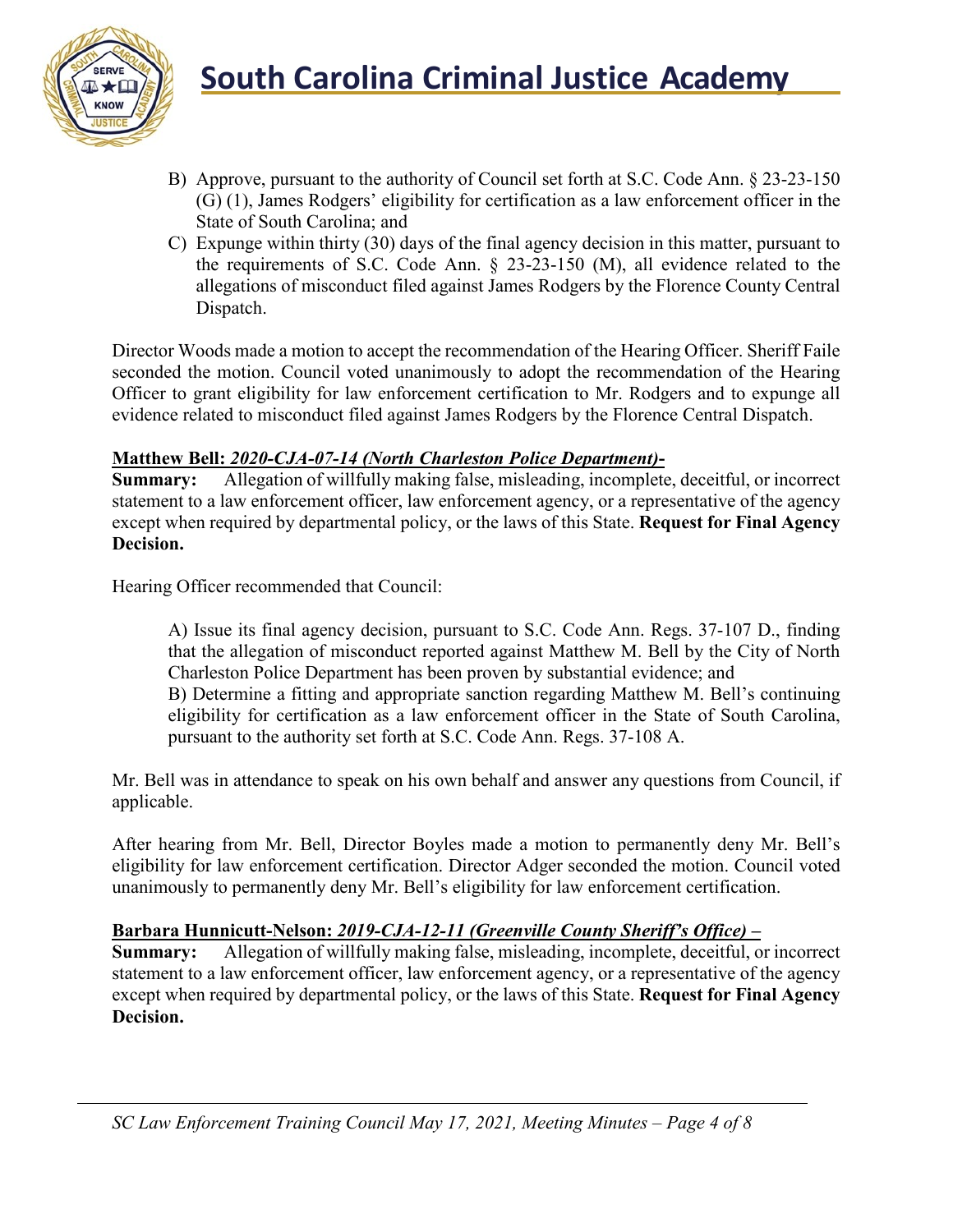

Hearing Officer recommended that Council:

- A) Deny Respondent's motion to dismiss the misconduct allegation;
- B) Deny Respondent's motion to collaterally estop the Greenville County Sheriff's Office from litigating whether Respondent willfully provided false, misleading, incomplete, deceitful, or incorrect information to a law enforcement officer, law enforcement agency, or a representative of the agency;
- C) Issue its final agency decision, pursuant to S.C. Code Ann. Regs. 37-107 D. finding that the allegation of misconduct filed against Barbara Hunnicutt-Nelson by the Greenville County Sheriff's Office has not been proven by substantial evidence; and
- D) Approve, pursuant to the authority of Council set forth at S.C. Code Ann. § 23-23-150 (G) (1), Barbara Hunnicutt-Nelson's eligibility for certification as a law enforcement officer in the State of South Carolina; and
- E) Expunge within thirty (30) days of the final agency decision in this matter, pursuant to the requirements of S.C. Code Ann. § 23-23-150 (M), all evidence related to the allegation of misconduct filed against Barbara Hunnicutt-Nelson by the Greenville County Sheriff's Office.

Attorney Stephen Henry was in attendance to represent Ms. Hunnicutt-Nelson and to answer any questions from Council, if applicable.

Attorney Wesley Vorberger was in attendance to represent Greenville County Sheriff's Office and to answer any questions from Council, if applicable.

Upon hearing from both attorneys, Director Boyles made a motion to accept parts A and B of the Hearing Officer's recommendation. Director Adger seconded the motion. Council voted unanimously to adopt parts A and B of the Hearing Officer's recommendation.

Director Adger then made a motion to issue a Final Agency Decision that Ms. Hunnicutt-Nelson did not commit misconduct, grant Ms. Hunnicutt-Nelson continued eligibility for law enforcement certification and to expunge all evidence related to the allegation of misconduct filed against Ms. Hunnicutt-Nelson by the Greenville County Sheriff's Office. Council voted unanimously to grant Ms. Hunnicutt-Nelson eligibility for law enforcement certification and to expunge the misconduct allegation.

### **Derrall Foster:** *2021-CJA-05-01 (Belton Police Department)***-**

**Summary:** Academy was notified that SLED arrested and charged Mr. Foster with Assault and Battery 2nd Degree and Misconduct in Office. **Request for Suspension.**

Sheriff Foster made a motion to temporarily suspend Mr. Foster's law enforcement certification. Director Adger seconded the motion. Council voted unanimously to temporarily suspend Mr.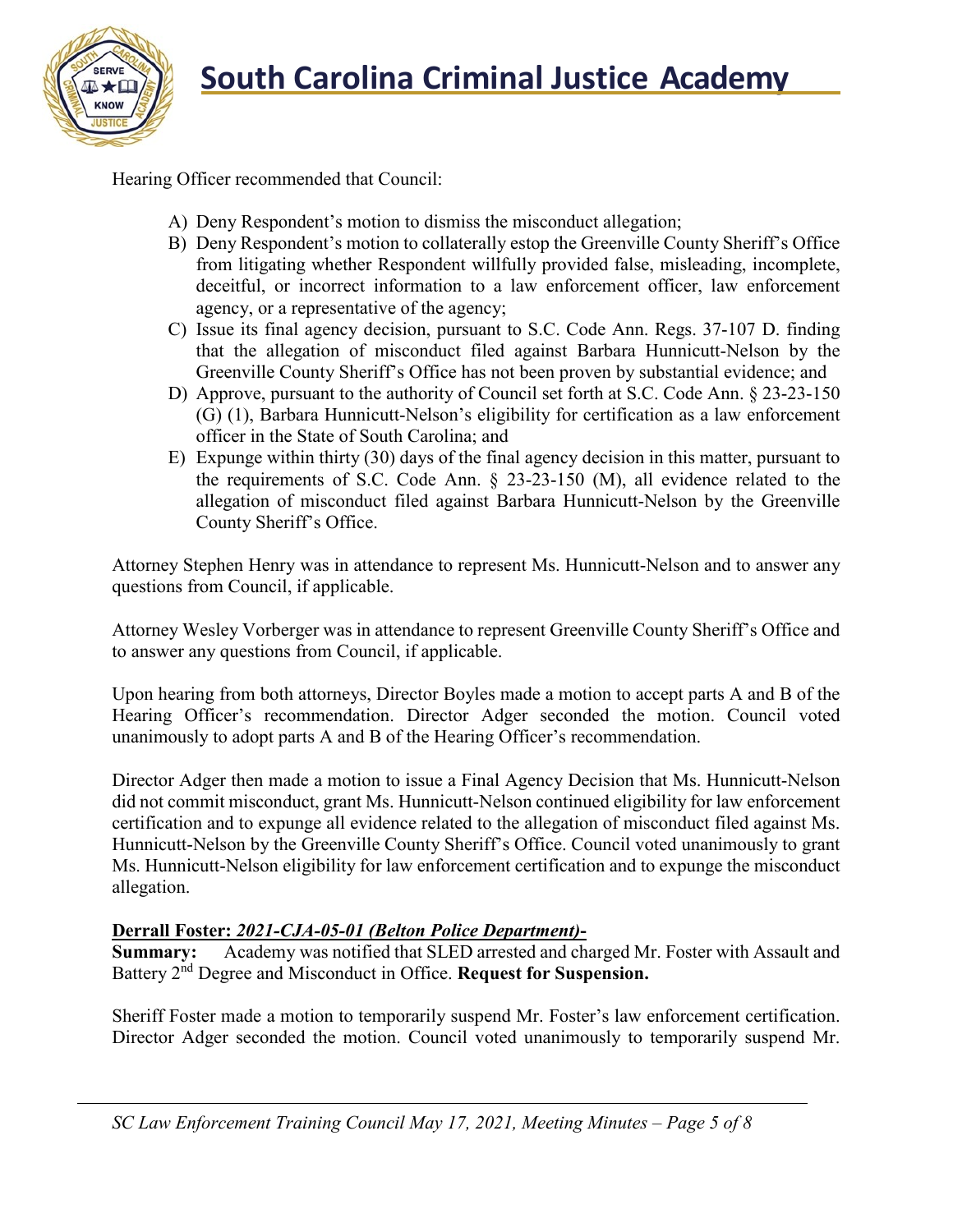

Foster's law enforcement certification pending the outcome of criminal charges. *Please note that Chief Keel recused himself from the voting process in this case.*

**Abbey Doyle:** *2021-CJA-05-02 (S.C. Department of Probation, Parole and Pardon Services***) – Summary:** Academy was notified that the Lexington County Sheriff's Office arrested and charged Ms. Doyle with DUI less than .10 1st Offense. **Request for Suspension..**

Director Boyles made a motion to temporarily suspend Ms. Doyles' law enforcement certification. Sheriff Foster seconded the motion. Council voted unanimously to temporarily suspend Ms. Doyles' law enforcement certification pending the outcome of criminal charges. *Please note that Director Adger abstained from the voting process in this case.*

### **Asha Goodnight: 2021-CJA-05-03 (North Charleston Police Department Jail)-**

**Summary:** Academy was notified that the Dorchester County Sheriff's Office arrested and charged Ms. Goodnight with Assault and Battery 3rd Degree. **Request for Suspension.**

Director Boyles made a motion to temporarily suspend Ms. Goodnight's law enforcement certification. Sheriff Faile seconded the motion. Council voted unanimously to temporarily suspend Ms. Goodnight's law enforcement certification pending the outcome of criminal charges.

### **Princess Henderson:** *2021-CJA-03-28 (S.C. Department of Juvenile Justice)*

**Summary:** Academy was notified that the charges against Ms. Henderson were dismissed citing prosecutorial discretion and were not as a result of pre-trial intervention. **Request for Reinstatement.**

Director Adger made a motion to reinstate Ms. Henderson's eligibility for law enforcement certification. Sheriff Faile seconded the motion. Council voted unanimously to reinstate Ms. Henderson's eligibility for law enforcement certification.

# **Ashley Williams:** *(No assigned case number – S.C. Department of Corrections)*

**Summary:** On April 16, 2021, the South Carolina Department of Corrections (SCDC) submitted a PCS of Separation Due to Misconduct for Ms. Williams. The date of separation listed is October 31, 2020. The South Carolina Department of Corrections advised the delay in submission was due to circumstances stemming from COVID-19 and upon discovery, the allegation was promptly submitted. **Acceptance Request.**

Director Boyles made a motion to accept the late PCS. Director Adger seconded the motion. Council voted unanimously to accept the late PCS of Separation Due to Misconduct. *Please note that Director Stirling recused himself from the voting process in this case.*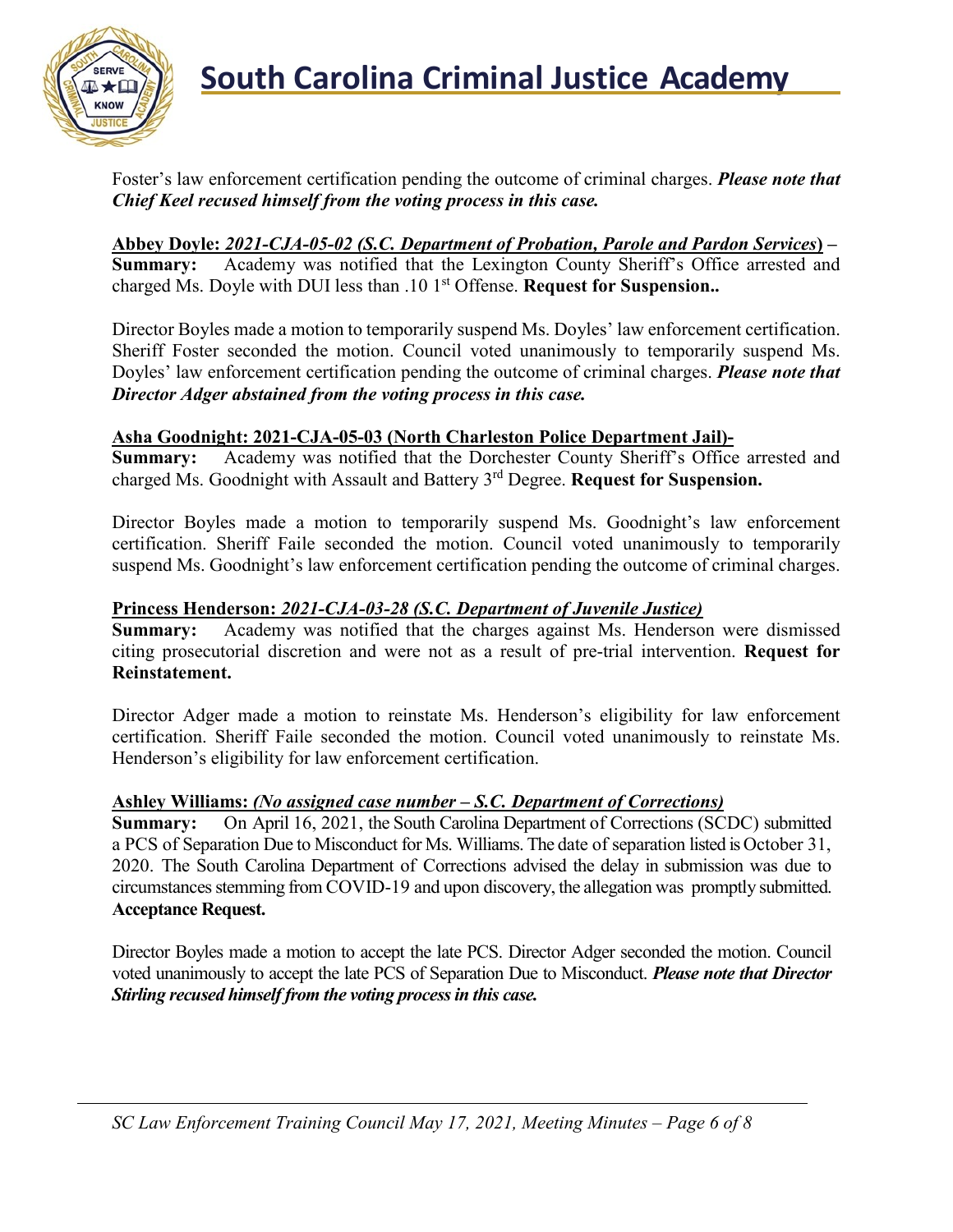

# **Tycheia Reed:** *(No assigned case number – S.C. Department of Corrections)*

**Summary:** On April 16, 2021, the South Carolina Department of Corrections (SCDC) submitted a PCS of Separation Due to Misconduct for Ms. Reed. The date of separation listed is March 23, 2020. The South Carolina Department of Corrections advised the delay in submission was due to circumstances stemming from COVID-19 and upon discovery, the allegation was promptly submitted. **Acceptance Request.**

Director Boyles made a motion to accept the late PCS. Sheriff Fosterseconded the motion. Council voted unanimously to accept the late PCS of Separation Due to Misconduct. *Please note that Director Stirling recused himself from the voting process in this case.*

# **Kashalia Hawthorne:** *(No assigned case number – S.C. Department of Corrections)*

**Summary:** On April 16, 2021, the South Carolina Department of Corrections (SCDC) submitted a PCS of Separation Due to Misconduct for Ms. Hawthorne. The date of separation listed is April 29, 2020. The South Carolina Department of Corrections advised the delay in submission was due to circumstances stemming from COVID-19 and upon discovery, the allegation was promptly submitted. **Acceptance Request.**

Director Boyles made a motion to accept the late PCS. Sheriff Faile seconded the motion. Council voted unanimously to accept the late PCS of Separation Due to Misconduct. *Please note that Director Stirling recused himself from the voting process in this case.*

### **Tori Bennett:** *(No assigned case number – Horry County 911)*

**Summary:** On May 7, 2021, Horry County 911 submitted a PCS of Separation Due to Misconduct for Ms. Bennett. The date of separation listed is November 23, 2020. Horry County 911 advises the delay in submission was due to the Agency Director being on FMLA. **Acceptance Request.**

Director Boyles made a motion to accept the late PCS. Director Adger seconded the motion. Council voted unanimously to accept the late PCS of Separation Due to Misconduct.

# B. **Director's Comments**

### Director Swindler

Director Swindler gave an update on Basic Law Enforcement and Basic Detention classes being taught by the Academy. Director Swindler stated that classes that were delayed due to COVID 19 should be caught up by the summer.

Director Swindler also stated that the Academy is working on training for officers as it relates to the new open carry law in S.C.

*SC Law Enforcement Training Council May 17, 2021, Meeting Minutes – Page 7 of 8*